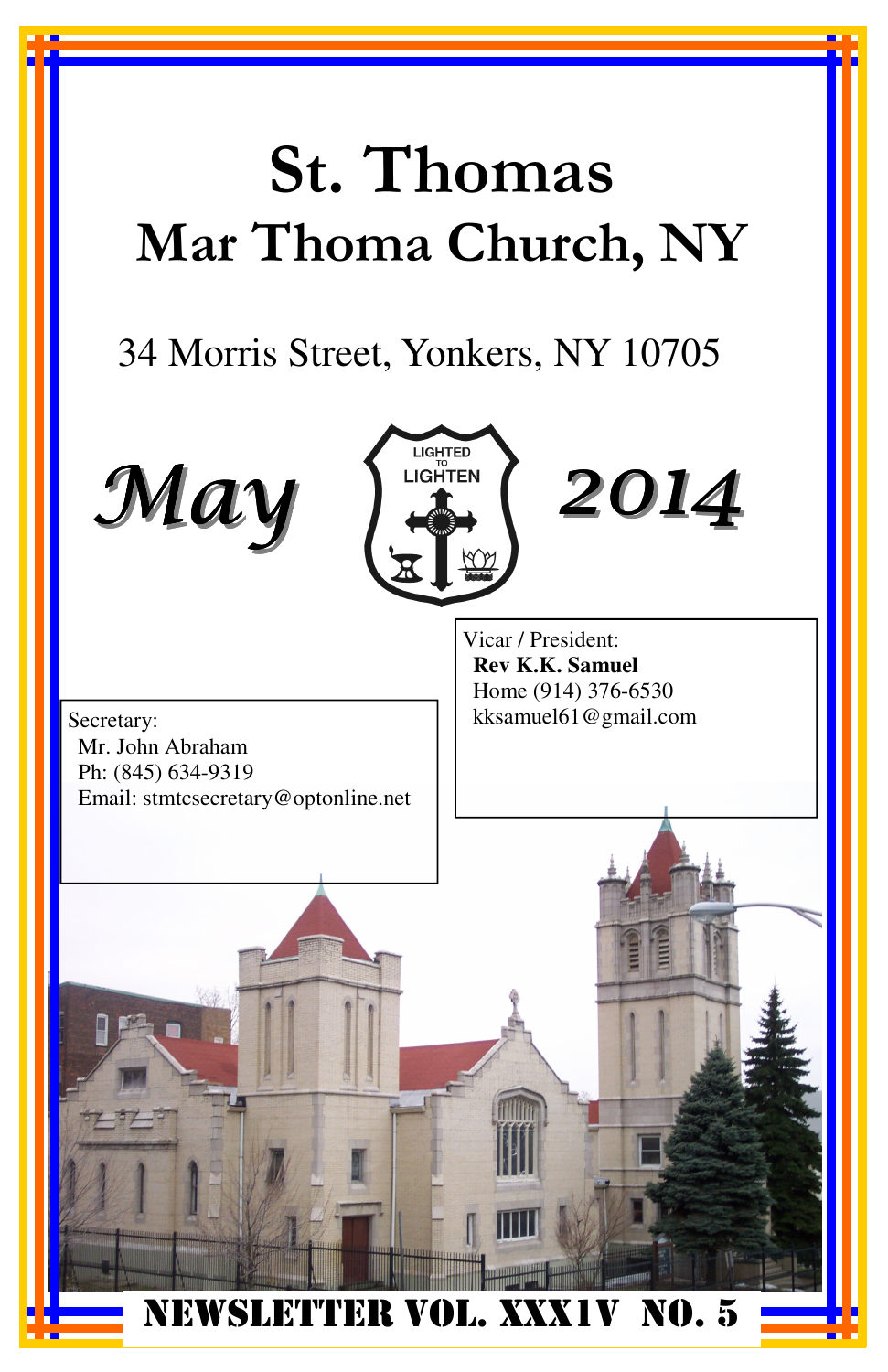## Worship Service Schedule

| Date                      | Time                          | Worship                                                                                         |
|---------------------------|-------------------------------|-------------------------------------------------------------------------------------------------|
| Sun, May $4^{\text{th}}$  | $9:30 \text{ am}$<br>10:30 am | Praise & Worship ( <i>Malayalam</i> ), Bible Study<br>* Holy Communion Service, Malayalam       |
| Sun, May $11^{\text{th}}$ | $9:30 \text{ am}$<br>10:30 am | Praise & Worship ( <i>Malayalam</i> ), Bible Study<br>* Holy Communion Service, English         |
| Sun, May $18th$           | $9:30 \text{ am}$<br>10:30 am | Praise & Worship ( <i>Malayalam</i> ), Intercessory Prayer<br>* Holy Communion Service, English |
| Sun, May $25^{\text{th}}$ | $9:30 \text{ am}$<br>10:30 am | Praise & Worship ( <i>Malayalam</i> ), Bible Study<br>* Holy Communion Service, Malayalam       |

(\* Based on Pastoral availability)

### **Lectionary**

| Date         | 1st Lesson     | 2nd Lesson       | <b>Epistle</b>    | Gospel            |
|--------------|----------------|------------------|-------------------|-------------------|
| Sun May 4th  | Gen 18: 1-10   | Rom 12: 9-16     | Heb 13: 1-8       | St. John 21: 1-14 |
| Sun May 11th | Exo $40:34-48$ | $2Tim 2: 1-13$   | Phil 3: 8-16      | St Luke 24: 13-33 |
| Sun May 18th | Exo $14:10-20$ | Acts 16: 19-34   | $1$ John $1:1-10$ | St John 14: 1-7   |
| Sun May 25th | Micah 4: 1-7   | 1 John 5: $1-12$ | Phil 4: 4-9       | St Luke 24: 36-49 |

## Important Days In Sabha/Diocesan Calendar

| <b>Date</b>   | <b>Importance of the Day</b>                                                     |
|---------------|----------------------------------------------------------------------------------|
| 1st, Thursday | May Day - Human participation in God's work                                      |
| 4th, Sunday   | Invitation to Christ's hospitality (2nd Sunday after Easter)                     |
| 8th, Thursday | St John the Apostle's day                                                        |
| 11th, Sunday  | Communion with Risen Christ in daily life (3rd Sunday after Easter)              |
| 18th, Sunday  | Christ the Way, Truth and Life (4th Sunday after Easter)                         |
| 25th, Sunday  | Mission as sharing Christ (5th Sunday after Easter)                              |
|               | 28th, Thursday Feast of the Ascension of our Lord - Exalted and Glorified Christ |

#### A Mother's Love

 There are times when Only a mother's love can understand our tears, Can soothe our disappointments and calm all of our fears. There are times when only a mother's love can share the joy we feel. When something we've dreamed about quite suddenly is real. There are times when only a mother's faith can help us on life's way And inspire in us the confidence we need from day to day. For a mother's heart and a mother's faith And a mother's steadfast love Were fashioned by the angels And sent from God above.

## Happy Mothers Day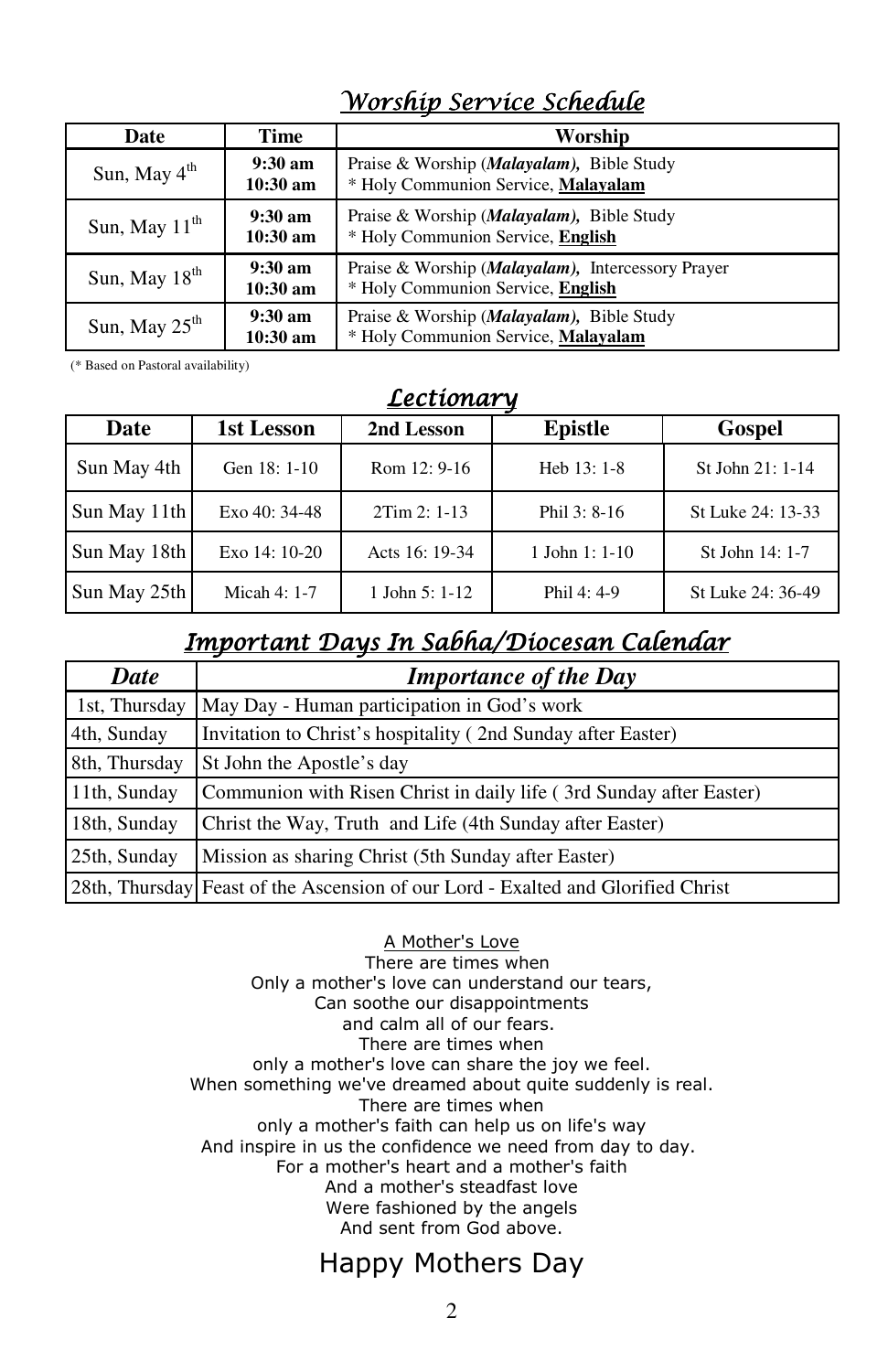

Achens Corner (message from Rev. V. M. Mathew)

Dearly Beloved in Christ,

"The Opposite of Loneliness"

The 'opposite to loneliness' is Marina Keegan's posthumous collection of essays and stories, comes a gift no one ever fully wants to receive — bright and youthful wisdom from a talent who died too soon. Keegan was just 22 years old and five days past graduating magna cum laude from Yale University when she was killed in a car accident on her way to meet her family for her father's birthday party in Cape Cod. And while she had a brilliant future ahead of her — a job lined up at the New Yorker, a play about to be produced at a theatre festival the rising star had already made a major mark.

This title really attracted my attention. What is the opposite of loneliness? Keegan in her opening chapter says "we don't have a word for the opposite of loneliness, if we did, that is what I want in my life". Being lonely is the saddest and the most difficult phase of life. Being lonely in a crowd is the contradiction of today's life. We are living in a busy and crowded world but we feel lonely and empty. Feeling lonely because of unproductiveness, feeling lonely because of separation, feeling lonely due to failures in life, feeling lonely because of anxieties about the future are the few examples of lonely life situations in our lives. There are many living in this world going through similar situations where they don't understand what is happening around and feeling so lonely.

What is our response to the people who are going through these kinds of situations? As Christians, do we have a responsibility to these brothers and sisters? If we are in situations similar to these, what do we do?

Psalm. 25. 16 and 17 says "Turn to me and be gracious to me, for I am lonely and afflicted. Relieve the troubles of my heart and free me from my anguish". King David was the one who wrote this Psalm and he clearly understood what loneliness means and how deep its length and breadth. Especially when he was running away from King Saul for his life and when he was struggling with his sin, when he lost his son as a consequence of sin, he understood the intensity of loneliness. But he found the right place to approach, he found the right person for the help that is none other than the Almighty God who is the author and creator of this universe. Loneliness will go away when we think we have someone to hold on to, when we have someone who understands us and when we have someone who provides help for us.

As Christians the opposite to loneliness is 'the presence of God'. God's presence will comfort us and console us when we are in loneliness. But sometimes this presence is felt through our presence, words and actions. Let us depend on the resurrected Jesus who is always with us in all our life situations and let us be His presence wherever needed. That is the mission that we need accomplish.

**Yours in His Service** 

**V. M. Mathew achen Youth Chaplain.**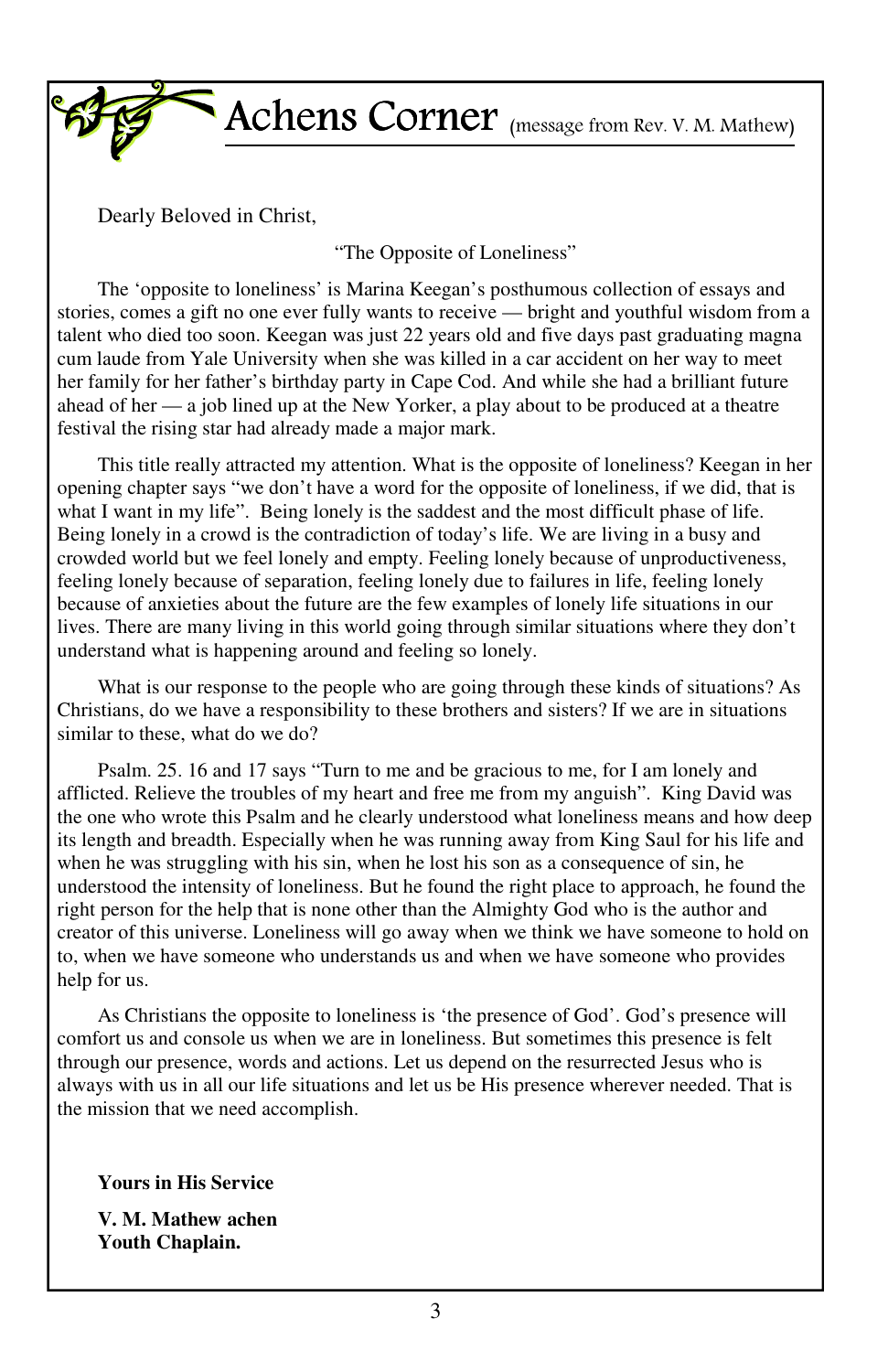

# **Area Prayer Meeting**

| <b>Event Type</b>                             | Date & Time                       | Location                                      |
|-----------------------------------------------|-----------------------------------|-----------------------------------------------|
| Manhattan/<br>New Jersey                      | 5/3/2014,<br>Saturday<br>7:00 PM  | Mr. Varghese Easo<br>New Milford, NJ          |
| Upper<br>Westchester/CT                       | 5/10/2014,<br>Saturday<br>6:30 PM | Mr. Johnkutty Geevarghese<br>White Plains, NY |
| Queens/<br>Long Island                        | 5/11/2014,<br>Sunday<br>6:30 PM   | Mr. Daniel Gee Varghese<br>Floral Park, NY    |
| <b>Yonkers Fast</b><br>(Central Ave)          | 5/17/2014,<br>Saturday<br>6:30 PM | Mr. Mathew John<br>Yonkers, NY                |
| Rockland                                      | 5/18/2014,<br>Sunday<br>6:30 PM   | Mrs. Rosamma K. Mathew<br>Spring Valley, NY   |
| <b>Yonkers West</b><br>(Church-<br>Riverdale) | 5/24/2014,<br>Saturday<br>7:00 PM | Mr. Yohannan Yohannan<br>Yonkers, NY          |

## **MONTHLY FASTING PRAYER**

|                       | 5/24/2014, | Mr. Thomas V. Varghese |
|-----------------------|------------|------------------------|
| <b>Fasting Prayer</b> | Saturday   | White Plains, NY       |
|                       | 10:00 AM   |                        |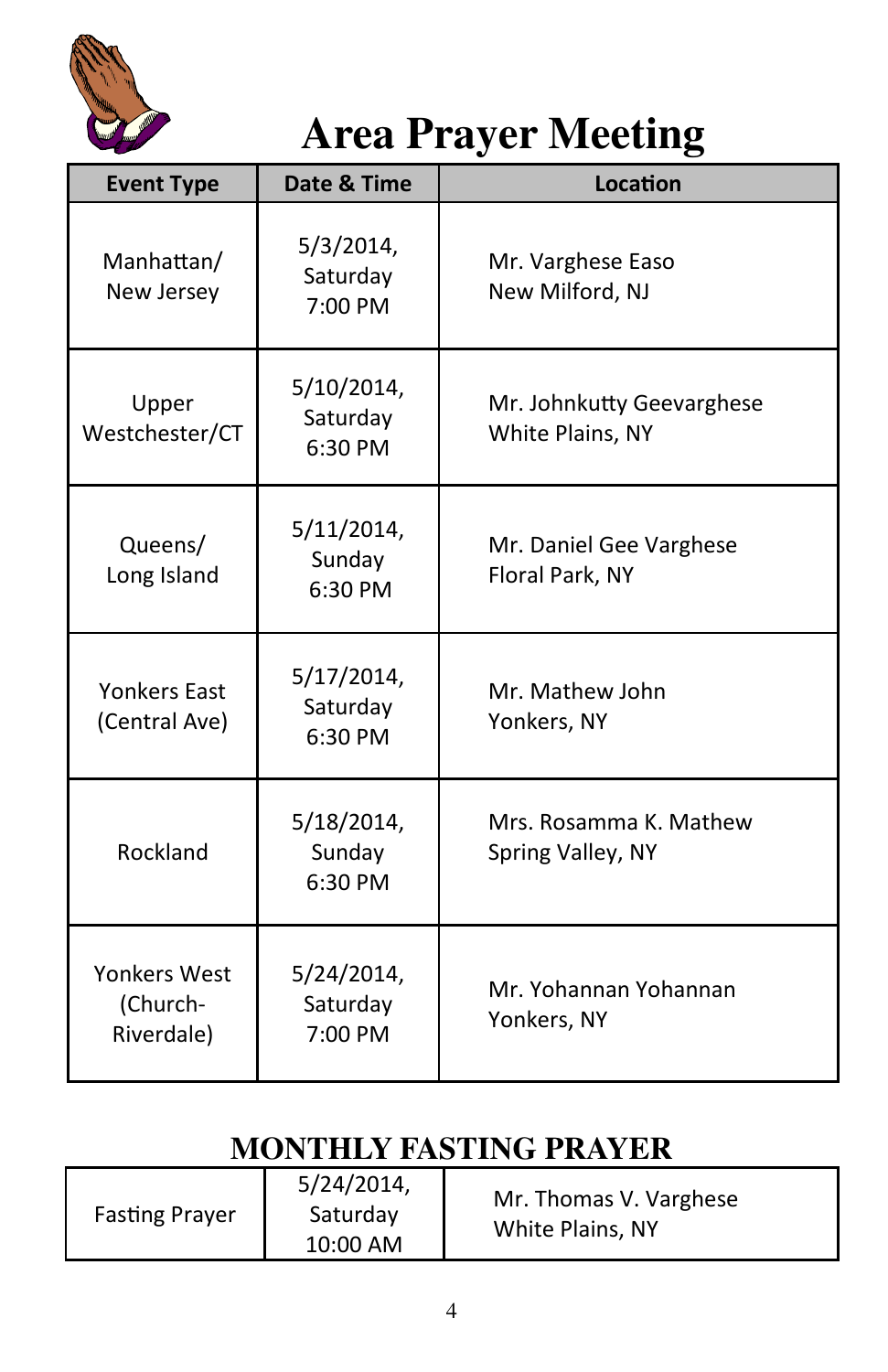# **Organizational Meetings**

| <b>Sunday School</b> |                                   |        |  |
|----------------------|-----------------------------------|--------|--|
| Sundays              | $9:00$ AM -<br>10:30 AM           | Church |  |
| Diocesan Exam        | 5/4/2014<br>11:30 AM -<br>1:30 PM | Church |  |

## **Edavaka Mission**

| Wed. Prayer | $5/7/2014$ ,<br>7:00 PM        | Mr. Abraham Koshy<br>Pelham, NY |
|-------------|--------------------------------|---------------------------------|
| Wed Prayer  | Other<br>Wednesdays<br>7:00 PM | Church<br>(Parsonage Basement)  |

## **Senior Citizen's Fellowship**

|  | Fellowship Meeting Please contact Fellowship Secretary for information. |
|--|-------------------------------------------------------------------------|
|--|-------------------------------------------------------------------------|

## **Yuvujana Sakhyam**

| Cottage<br>Prayer | Please contact Yuvajana Secretary for information. |
|-------------------|----------------------------------------------------|
|-------------------|----------------------------------------------------|

# **Young Family Fellowship**

| Fellowship Meeting | 5/4/2014 | In Church (after Service) |
|--------------------|----------|---------------------------|
|                    |          | Led by Rev V. M. Mathew   |

# **Youth Fellowship**

| Weekly<br>Meeting  | <b>Every Sunday</b><br>After service | Held in the Chapel            |
|--------------------|--------------------------------------|-------------------------------|
| <b>Bible Study</b> |                                      | See Youth Secretary for Info. |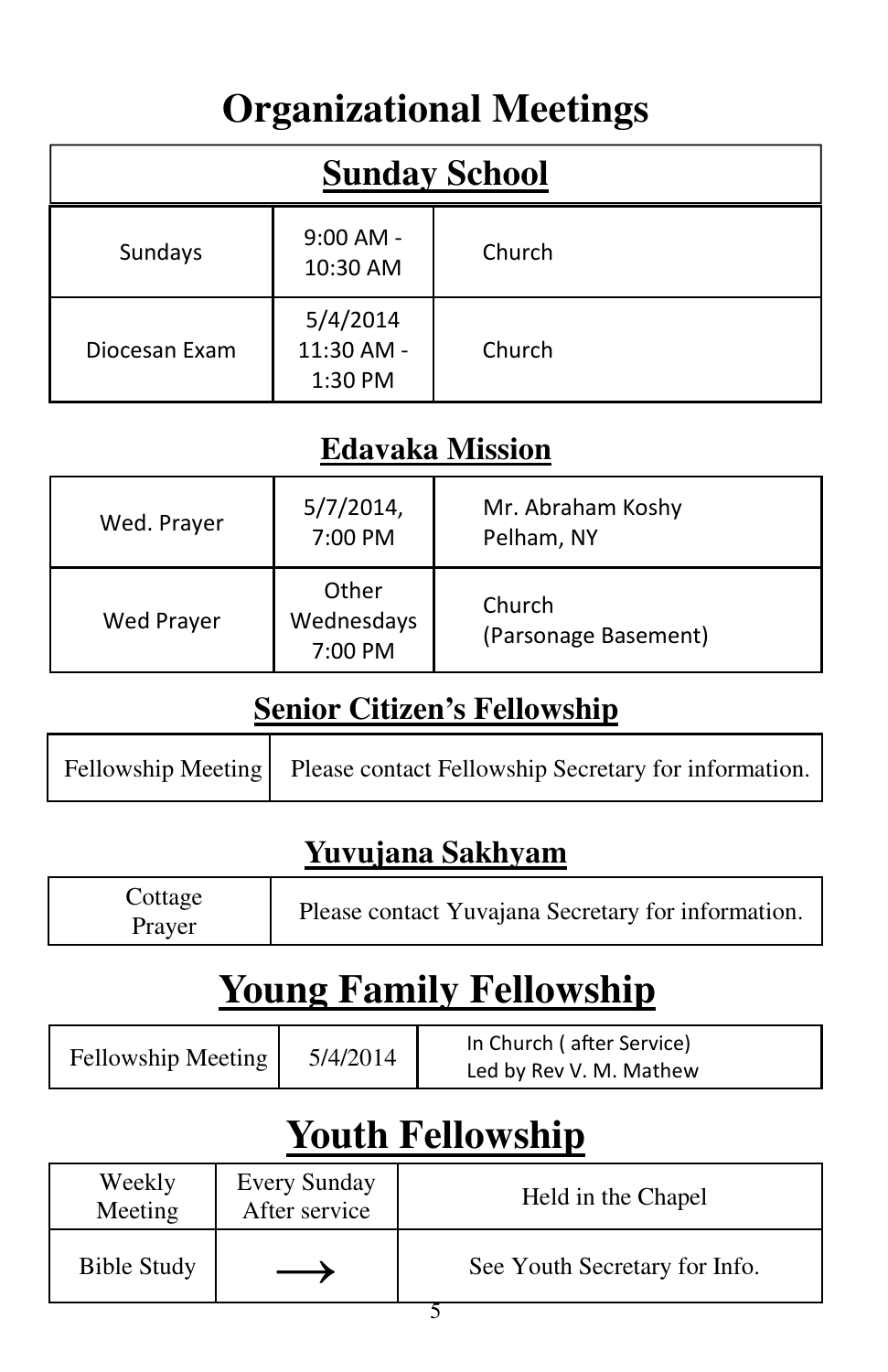| <u>Sevika Sangham</u>                                                            |                                                                                                                    |                                                                                                                                                                                                                                                                                                                                                                                                                                                                                                                                                                                                                                                                                                                                                                                                                                                             |               |
|----------------------------------------------------------------------------------|--------------------------------------------------------------------------------------------------------------------|-------------------------------------------------------------------------------------------------------------------------------------------------------------------------------------------------------------------------------------------------------------------------------------------------------------------------------------------------------------------------------------------------------------------------------------------------------------------------------------------------------------------------------------------------------------------------------------------------------------------------------------------------------------------------------------------------------------------------------------------------------------------------------------------------------------------------------------------------------------|---------------|
| <b>Event</b>                                                                     | Date & Time                                                                                                        | Location                                                                                                                                                                                                                                                                                                                                                                                                                                                                                                                                                                                                                                                                                                                                                                                                                                                    |               |
| Friday Prayer                                                                    | 5/2/2014,<br>Friday<br>10:00 AM                                                                                    | Mrs. Annamma Mathew<br>Portchester, NY                                                                                                                                                                                                                                                                                                                                                                                                                                                                                                                                                                                                                                                                                                                                                                                                                      |               |
| <b>Bible Study</b>                                                               | 5/4/2014,<br>Frist Sunday                                                                                          | Church<br><b>After Service</b>                                                                                                                                                                                                                                                                                                                                                                                                                                                                                                                                                                                                                                                                                                                                                                                                                              |               |
| Friday Prayer                                                                    | 5/9/2014,<br>Friday<br>10:00 AM                                                                                    | Mrs. Annamma Thomas<br>Yonkers, NY                                                                                                                                                                                                                                                                                                                                                                                                                                                                                                                                                                                                                                                                                                                                                                                                                          |               |
| Friday Prayer                                                                    | 5/16/2014,<br>Friday<br>10:00 AM                                                                                   | Mrs. Sosamma Thomas<br>Yonkers, NY                                                                                                                                                                                                                                                                                                                                                                                                                                                                                                                                                                                                                                                                                                                                                                                                                          |               |
| Friday Prayer                                                                    | 5/23/2014,<br>Friday<br>10:00 AM                                                                                   | Mrs. Aleyamma Varghese<br>Yonkers, NY                                                                                                                                                                                                                                                                                                                                                                                                                                                                                                                                                                                                                                                                                                                                                                                                                       |               |
| Friday Prayer                                                                    | 5/30/2014,<br>Friday<br>10:00 AM                                                                                   | Mrs. Aleyamma Chacko<br>Spring Valley, NY                                                                                                                                                                                                                                                                                                                                                                                                                                                                                                                                                                                                                                                                                                                                                                                                                   |               |
| *<br>*<br>$\ast$<br>$\ast$<br>*<br>8th, 2014.<br>$\ast$<br>$\ast$<br>*<br>$\ast$ | vices. First Sunday every month.<br>growth. Will announce date later.<br>Family night programs-November 15th, 2014 | Sevika Sanghom Bible study in church after Sunday ser-<br>Plan for S.S.S Retreats and outside trip /tour. Can be a boat ride,<br>local place visit or one day retreat, primarily, for the spiritual<br>Combined meeting with senior citizens and S.S.S. on Thurs-<br>day, June 13th, 2014 or as directed by Achen, in the church.<br>Regional couples meeting in Bethany M.T.C. on JUNE 21, 2014.<br>Regional Couples Conference 2014 in St. Thomas. November<br>Kala Mela in September 27th, 2014. In long Island M.T.C.<br>S.S.S. National Conference is scheduled to be held from October<br>2nd to October 5th 2014 in Washington/ Maryland, Plan for trip<br>S.S.S. Weekly prayer meeting in all areas of the Regions. please<br>let Sevika Sanghom prayer coordinator, Mrs. Aleyamma Chacko<br>know your convenient date to schedule prayer meetings. | the year<br>Ē |